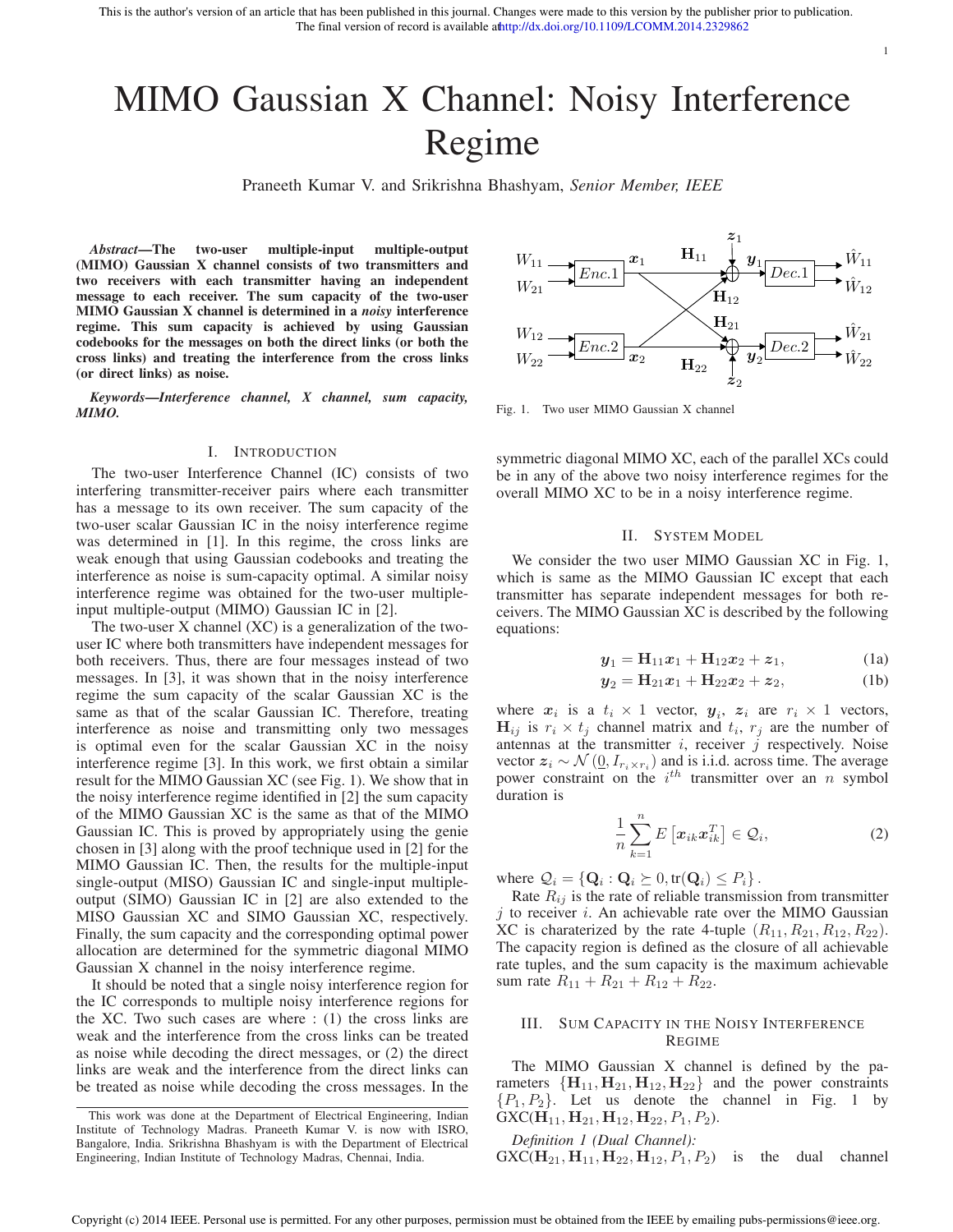This is the author's version of an article that has been published in this journal. Changes were made to this version by the publisher prior to publication. The final version of record is available athttp://dx.doi.org/10.1109/LCOMM.2014.2329862

2

of GXC( $\mathbf{H}_{11}$ ,  $\mathbf{H}_{21}$ ,  $\mathbf{H}_{12}$ ,  $\mathbf{H}_{22}$ ,  $P_1$ ,  $P_2$ ) and is described by the following equations:

$$
\begin{aligned} \boldsymbol{y}_1^{'} = \mathbf{H}_{21} \boldsymbol{x}_1^{'} + \mathbf{H}_{22} \boldsymbol{x}_2^{'} + \boldsymbol{z}_1^{'} \\ \boldsymbol{y}_2^{'} = \mathbf{H}_{11} \boldsymbol{x}_1^{'} + \mathbf{H}_{12} \boldsymbol{x}_2^{'} + \boldsymbol{z}_2^{'} . \end{aligned}
$$

The dual channel can be obtained from the original channel by re-indexing receiver 1 in the original channel as receiver 2 in the dual channel, and receiver 2 in the original channel as receiver 1 in the dual channel. Messages  $W'_{11}, W'_{21}, W'_{12}, W'_{22}$  in the dual channel are the same as messages  $W_{21}, W_{11}, W_{22}, W_{12}$  respectively, for the original channel.

*Remark 1:*  $(R_{11}, R_{21}, R_{12}, R_{22})$  is achievable in the channel GXC( $H_{11}$ ,  $H_{21}$ ,  $H_{12}$ ,  $H_{22}$ ,  $P_1$ ,  $P_2$ ) if and only if  $(R'_{11}, R'_{21}, R'_{12}, R'_{22}) = (R_{21}, R_{11}, R_{22}, R_{12})$  is achievable in the channel GXC( $\mathbf{H}_{21}$ ,  $\mathbf{H}_{11}$ ,  $\mathbf{H}_{22}$ ,  $\mathbf{H}_{12}$ ,  $P_1$ ,  $P_2$ ).

*Remark 2:*  $GXC(H_{11}, H_{21}, H_{12}, H_{22}, P_1, P_2)$  and the dual channel GXC( $H_{21}$ ,  $H_{11}$ ,  $H_{22}$ ,  $H_{12}$ ,  $P_1$ ,  $P_2$ ) have the same sum capacity.

## *A. Treating Interference as Noise (TIN) scheme*

In the Treating Interference as Noise (TIN) scheme for  $GXC(H_{11}, H_{21}, H_{12}, H_{22}, P_1, P_2)$ , only the two direct messages  $W_{11}$ ,  $W_{22}$  are sent using Gaussian codebooks and the interference is treated as noise at both receivers. Let  $R_{TIN}^X$  be the achievable sum rate by treating interference as noise for given  $Q_1$ ,  $Q_2$  and

$$
(\mathbf{Q}_1^*, \mathbf{Q}_2^*) = \underset{\mathbf{Q}_i \in \mathcal{Q}_i, i \in \{1, 2\}}{\arg \max} R_{TIN}^X(\mathbf{Q}_1, \mathbf{Q}_2). \tag{3}
$$

Another TIN scheme would be to send only the two cross messages  $W_{12}$ ,  $W_{21}$  using Gaussian codebooks and treat interference as noise at the receivers. This is the same as using the TIN scheme with direct messages for the dual channel  $GXC(\mathbf{H}_{21}, \mathbf{H}_{11}, \mathbf{H}_{22}, \mathbf{H}_{12}, P_1, P_2).$ 

### *B. Noisy interference regime*

First, we determine the noisy interference regime where the TIN scheme with direct messages is sum capacity optimal. The noisy interference regime where the TIN scheme with cross mesages is sum capacity optimal follows directly by applying the result for direct messages to the dual channel.

*Theorem 1:* If there exist matrices  $A_1, A_2, \Sigma_1 \succ 0, \Sigma_2 \succ$ 0, full rank matrices  $(Q_1^*, Q_2^*)$  that solve problem (3), and they satisfy the following conditions:

$$
\Sigma_1 \preceq I - \mathbf{A}_2 \Sigma_2^{-1} \mathbf{A}_2^T
$$
 (4)

$$
\Sigma_2 \preceq I - \mathbf{A}_1 \Sigma_1^{-1} \mathbf{A}_1^T \tag{5}
$$

$$
\mathbf{A}_1^T (\mathbf{H}_{12} \mathbf{Q}_2^* \mathbf{H}_{12}^T)^{-1} \mathbf{H}_{11} - \mathbf{H}_{21} = 0 \tag{6}
$$

$$
\mathbf{A}_2^T (\mathbf{H}_{21} \mathbf{Q}_1^* \mathbf{H}_{21}^T)^{-1} \mathbf{H}_{22} - \mathbf{H}_{12} = 0, \tag{7}
$$

the sum capacity of the MIMO Gaussian X channel  $GXC(H_{11}, H_{21}, H_{12}, H_{22}, P_1, P_2)$  is achieved by the TIN scheme with direct messages only, and is given by:

$$
C_{sum}^{X} = R_{TIN}^{X} (\mathbf{Q}_{1}^{*}, \mathbf{Q}_{2}^{*})
$$
\n
$$
= \max_{\mathbf{Q}_{i} \in \mathcal{Q}_{i}, i \in \{1,2\}} \frac{1}{2} \log \left| I + \mathbf{H}_{11} \mathbf{Q}_{1} \mathbf{H}_{11}^{T} \left( I + \mathbf{H}_{12} \mathbf{Q}_{2} \mathbf{H}_{12}^{T} \right)^{-1} \right|
$$
\n
$$
+ \frac{1}{2} \log \left| I + \mathbf{H}_{22} \mathbf{Q}_{2} \mathbf{H}_{22}^{T} \left( I + \mathbf{H}_{21} \mathbf{Q}_{1} \mathbf{H}_{21}^{T} \right)^{-1} \right|.
$$
\n(9)

*Proof:* Consider the genie-aided channel with a genie providing side information  $s_1$ ,  $W_{21}$  to receiver 1 and  $s_2$ ,  $W_{12}$ to receiver 2, where

$$
s_1 = \mathbf{H}_{21}x_1 + \mathbf{w}_1
$$

$$
s_2 = \mathbf{H}_{12}x_2 + \mathbf{w}_2
$$
and 
$$
\begin{bmatrix} z_i \\ w_i \end{bmatrix} \sim \mathcal{N}\left(\underbrace{0}_{1}, \begin{bmatrix} I & \mathbf{A}_i \\ \mathbf{A}_i^T & \mathbf{\Sigma}_i \end{bmatrix}\right).
$$

Here,  $s_1$  and  $s_2$  are chosen as for the MIMO-IC in [2], and  $W_{21}$  and  $W_{12}$  are provided to receivers 1 and 2 respectively as in [3] for the SISO XC. Using Fano's inequality, we have

$$
n(R_{11} + R_{12} - \epsilon) \le I(W_{11}, W_{12}; \mathbf{y}_1^n, \mathbf{s}_1^n, W_{21})
$$
\n(10)

$$
= I(W_{11}, W_{12}; \mathbf{y}_1^n, \mathbf{s}_1^n | W_{21}) + I(W_{11}, W_{12}; W_{21}) \qquad (11)
$$

$$
\stackrel{(a)}{=} I(W_{11}, W_{12}; \mathbf{s}_1^n | W_{21}) + I(W_{11}, W_{12}; \mathbf{y}_1^n | \mathbf{s}_1^n, W_{21}) \tag{12} = h(\mathbf{s}_1^n | W_{21}) - h(\mathbf{s}_1^n | W_{11}, W_{12}, W_{21})
$$

$$
+ h(\mathbf{y}_1^n | \mathbf{s}_1^n, W_{21}) - h(\mathbf{y}_1^n | \mathbf{s}_1^n, W_{11}, W_{12}, W_{21})
$$
  
=  $h(\mathbf{s}_1^n | W_{21}) - h(\mathbf{H}_{21} \mathbf{x}_1^n + \mathbf{w}_1^n | W_{11}, W_{12}, W_{21})$  (13)

+ 
$$
h(y_1^n | s_1^n, W_{21})
$$
  
-  $h(\mathbf{H}_{11} \mathbf{x}_1^n + \mathbf{H}_{12} \mathbf{x}_2^n + \mathbf{z}_1^n | s_1^n, W_{11}, W_{12}, W_{21})$  (14)

$$
\stackrel{(b)}{=} h(\mathbf{s}_1^n|W_{21}) - h(\mathbf{w}_1^n) + h(\mathbf{y}_1^n|\mathbf{s}_1^n, W_{21}) - h(\mathbf{H}_{12}\mathbf{x}_2^n + \mathbf{z}_1^n|\mathbf{w}_1^n, W_{12})
$$
\n(15)

$$
\leq h(\mathbf{s}_1^n|W_{21}) - h(\mathbf{w}_1^n) + h(\mathbf{y}_1^n|\mathbf{s}_1^n) - h(\mathbf{H}_{12}\mathbf{x}_2^n + \mathbf{z}_1^n|\mathbf{w}_1^n, W_{12})
$$
\n(16)

$$
= h(\mathbf{1}_{112}^{n_1} \mathbf{1}_{2}^{n_2} + 2_1 | \mathbf{w}_1, \mathbf{w}_1 | \mathbf{y}_1)
$$
  
=  $h(\mathbf{s}_1^{n_1} | \mathbf{W}_{21}) - nh(\mathbf{w}_1) + h(\mathbf{y}_1^{n_1} | \mathbf{s}_1^{n_1})$ 

$$
-h(\mathbf{H}_{12}\mathbf{x}_2^n + \mathbf{z}_1^n | \mathbf{w}_1^n, W_{12})
$$
\n<sup>(d)</sup>

$$
\leq h(s_1^n|W_{21}) - nh(w_1) + nh(y_{1G}|s_{1G}) - h(\mathbf{H}_{12}x_2^n + z_1^n|\mathbf{w}_1^n, W_{12})
$$
\n(18)

where step (a) follows from the independence of the messages, step (b) follows from the deterministic encoding of  $W_{11}, W_{21}$ to  $x_1^n$ , step (c) follows from the fact that conditioning reduces the entropy, and step (d) is because the Gaussian distribution maximizes the conditional entropy [2, Lemma 7]. Similarly, we have

$$
n(R_{21} + R_{22} - \epsilon) \le h(s_2^n|W_{12}) - nh(w_2) + nh(y_{2G}|s_{2G})
$$
  
-  $h(\mathbf{H}_{21}\mathbf{x}_1^n + \mathbf{z}_2^n|w_2^n, W_{21}).$  (19)

Adding (18) and (19), we have

$$
n(C_{sum}^{GA-X} - 2\epsilon) \le [h(s_1^n|W_{21}) - h(\mathbf{H}_{21}\mathbf{x}_1^n + \mathbf{z}_2^n|\mathbf{w}_2^n, W_{21})] + [h(s_2^n|W_{12}) - h(\mathbf{H}_{12}\mathbf{x}_2^n + \mathbf{z}_1^n|\mathbf{w}_1^n, W_{12})] - nh(\mathbf{w}_1) + nh(\mathbf{y}_{1G}|\mathbf{s}_{1G}) - nh(\mathbf{w}_2) + nh(\mathbf{y}_{2G}|\mathbf{s}_{2G}),
$$
 (20)

where  $C_{sum}^{GA-X}$  is the sum capacity of the genie-aided MIMO XC. Now, consider the first term in (20).

$$
h(s_1^n|W_{21}) - h(\mathbf{H}_{21}x_1^n + z_2^n|\boldsymbol{w}_2^n, W_{21})
$$
  
\n=  $h(\mathbf{H}_{21}x_1^n + \boldsymbol{w}_1^n|W_{21}) - h(\mathbf{H}_{21}x_1^n + z_2^n|\boldsymbol{w}_2^n, W_{21})$   
\n $\stackrel{(e)}{=} h(\mathbf{H}_{21}x_1^n + \boldsymbol{w}_1^n|W_{21}) - h(\mathbf{H}_{21}x_1^n + \boldsymbol{v}_1^n|W_{21})$   
\n $\stackrel{(f)}{=} h(\mathbf{H}_{21}x_1^n + \boldsymbol{w}_1^n|W_{21}) - h(\mathbf{H}_{21}x_1^n + \boldsymbol{w}_1^n + \tilde{\boldsymbol{v}}_1^n|W_{21})$   
\n=  $-I(\tilde{\boldsymbol{v}}_1^n; \mathbf{H}_{21}x_1^n + \boldsymbol{w}_1^n + \tilde{\boldsymbol{v}}_1^n|W_{21})$   
\n $\stackrel{(g)}{\leq} -I(\tilde{\boldsymbol{v}}_1^n; \mathbf{H}_{21}x_1^n + \boldsymbol{w}_1^n + \tilde{\boldsymbol{v}}_1^n)$ 

Copyright (c) 2014 IEEE. Personal use is permitted. For any other purposes, permission must be obtained from the IEEE by emailing pubs-permissions@ieee.org.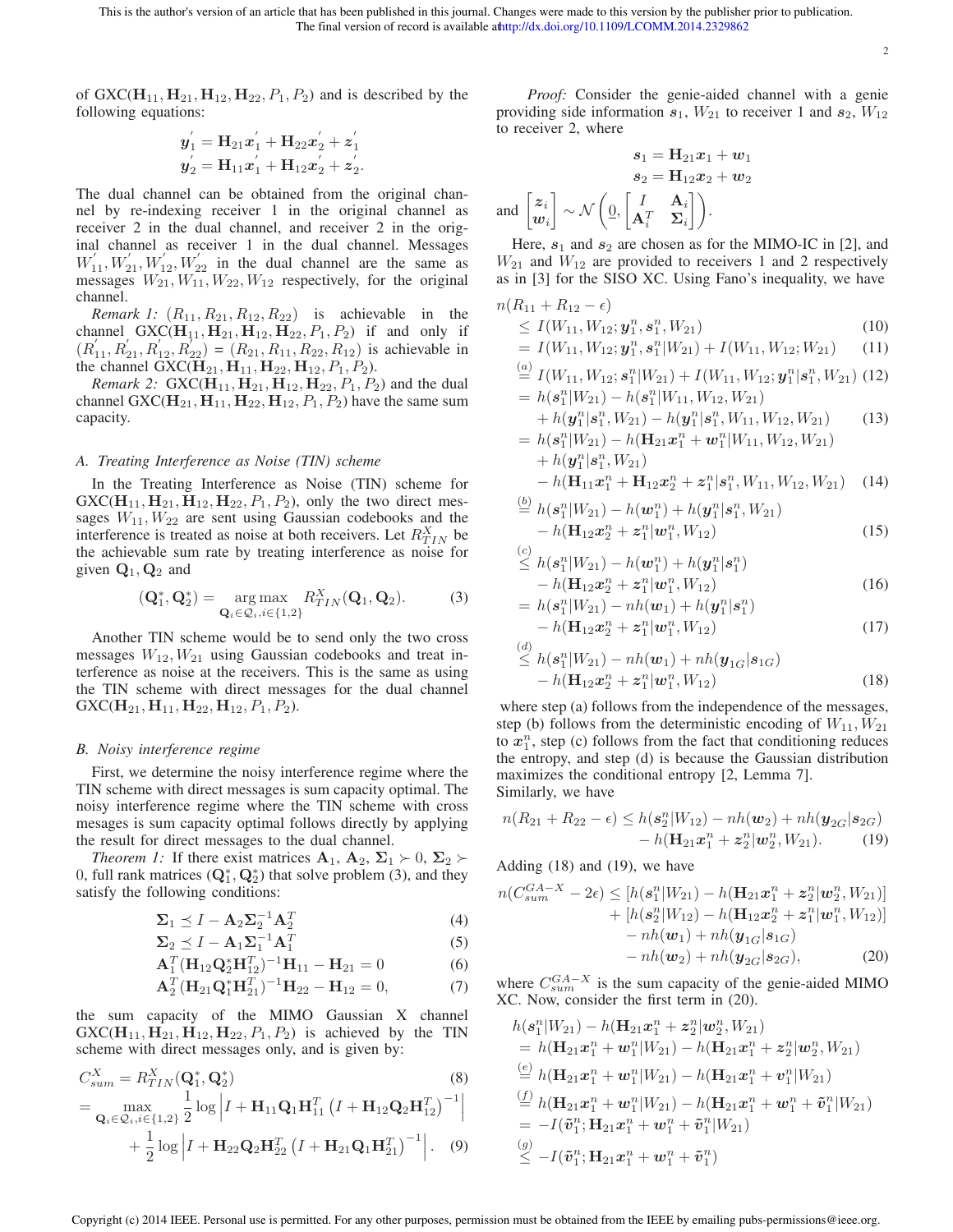3

$$
\leq \begin{aligned} &{}^{(h)} \leq -nI(\tilde{\mathbf{v}}_1; \mathbf{H}_{21}\mathbf{x}_{1G} + \mathbf{w}_1 + \tilde{\mathbf{v}}_1) \\ &= nh(\mathbf{s}_{1G}) - nh(\mathbf{H}_{21}\mathbf{x}_{1G} + \mathbf{z}_2 | \mathbf{w}_2) \end{aligned}
$$

where  $v_1^n$  is the MMSE error in estimating  $z_2^n$  given  $w_2^n$  and  $v_1^n \sim \mathcal{N}(\underline{0}, I - \mathbf{A}_2 \Sigma_2^{-1} \mathbf{A}_2^T)$ , and step (e) follows from [2, Lemma 9]. In step (f),  $\tilde{v}_1^n \sim \mathcal{N}(\underline{0}, I - \mathbf{A}_2 \Sigma_2^{-1} \mathbf{A}_2^T - \Sigma_1)$ and is independent of  $w_1^n$ . Since the covariance matrix has to be positive semidefinite, we get the condition (4). Step (f) follows since  $w_1^n + \tilde{v}_1^n$  has the same marginal as  $v_1^n$ . Step (g) follows since  $\tilde{v}_1$  is independent of  $W_{21}$  and conditioning reduces entropy. Step (h) follows from the worst case noise result [2, Lemma 8]. Similarly, the second term in (20) can also be simplified and we get condition (5) in the process. Overall, we get

$$
n(C_{sum}^{GA-X} - 2\epsilon) \leq [nh(\mathbf{s}_{1G}) - nh(\mathbf{H}_{21}\mathbf{x}_{1G} + \mathbf{z}_{2}|\mathbf{w}_{2})]
$$
  
+ 
$$
[nh(\mathbf{s}_{2G}) - nh(\mathbf{H}_{12}\mathbf{x}_{2G} + \mathbf{z}_{1}|\mathbf{w}_{1})]
$$
  
- 
$$
nh(\mathbf{w}_{1}) + nh(\mathbf{y}_{1G}|\mathbf{s}_{1G}) - nh(\mathbf{w}_{2}) + nh(\mathbf{y}_{2G}|\mathbf{s}_{2G})
$$
  
= 
$$
\sum_{i=1}^{2} nI(\mathbf{x}_{iG}; \mathbf{y}_{iG}, \mathbf{s}_{iG}) \stackrel{\triangle}{=} nR_{TIN}^{GA-X}(\mathbf{Q}_{1}, \mathbf{Q}_{2}).
$$

Therefore, we have

$$
C_{sum}^{GA-X} \leq R_{TIN}^{GA-X}(\mathbf{Q}_1, \mathbf{Q}_2) \quad \text{for some } \mathbf{Q}_i \in \mathcal{Q}_i
$$

$$
\leq \max_{\mathbf{Q}_i \in \mathcal{Q}_i, i \in \{1, 2\}} R_{TIN}^{GA-X}(\mathbf{Q}_1, \mathbf{Q}_2),
$$

resulting in  $C_{sum}^{GA-X} = \max_{\mathbf{Q}_i \in \mathcal{Q}_i, i \in \{1,2\}} R_{TIN}^{GA-X}(\mathbf{Q}_1, \mathbf{Q}_2)$ . At this point, for a given  $Q_1$ ,  $Q_2$ , the genie-aided outer bound  $R_{TIN}^{G A-X}(\mathbf{Q}_1, \mathbf{Q}_2)$  is the same as the genie-aided outer bound in [2] for the MIMO-IC. Therefore, the remaining steps that involve proving that the genie does not increase sum capacity, i.e., proving the smart genie conditions (6), (7) and  $R_{TIN}^{GA-X}(\mathbf{Q}_1^*, \hat{\mathbf{Q}}_2^*) = R_{TIN}^X(\mathbf{Q}_1^*, \bar{\mathbf{Q}}_2^*)$ , where  $\mathbf{Q}_1^*, \mathbf{Q}_2^*$  are full rank matrices, are similar to [2, Theorem 1] and are not repeated here.

*Theorem 2:* If there exist matrices  $A_1, A_2, \Sigma_1 \succ 0, \Sigma_2 \succ$ 0, full rank matrices  $(Q_1^*, Q_2^*)$  which solve problem (3), and they satisfy the following conditions:

$$
\Sigma_1 \preceq I - \mathbf{A}_2 \Sigma_2^{-1} \mathbf{A}_2^T \tag{21}
$$

$$
\Sigma_2 \preceq I - \mathbf{A}_1 \Sigma_1^{-1} \mathbf{A}_1^T \tag{22}
$$

$$
\mathbf{A}_1^T (\mathbf{H}_{22} \mathbf{Q}_2^* \mathbf{H}_{22}^T)^{-1} \mathbf{H}_{21} - \mathbf{H}_{11} = 0 \tag{23}
$$

$$
\mathbf{A}_2^T (\mathbf{H}_{11} \mathbf{Q}_1^* \mathbf{H}_{11}^T)^{-1} \mathbf{H}_{12} - \mathbf{H}_{22} = 0, \tag{24}
$$

the sum capacity of  $GXC(H_{11}, H_{21}, H_{12}, H_{22}, P_1, P_2)$  is achieved by using the TIN scheme with cross messages only, and is given by

$$
C_{sum}^{X} = R_{TIN}^{X} (\mathbf{Q}_{1}^{*}, \mathbf{Q}_{2}^{*})
$$
\n
$$
= \max_{\mathbf{Q}_{i} \in \mathcal{Q}_{i}, i \in \{1, 2\}} \frac{1}{2} \log \left| I + \mathbf{H}_{21} \mathbf{Q}_{1} \mathbf{H}_{21}^{T} \left( I + \mathbf{H}_{22} \mathbf{Q}_{2} \mathbf{H}_{22}^{T} \right)^{-1} \right|
$$
\n
$$
+ \frac{1}{2} \log \left| I + \mathbf{H}_{12} \mathbf{Q}_{2} \mathbf{H}_{12}^{T} \left( I + \mathbf{H}_{11} \mathbf{Q}_{1} \mathbf{H}_{11}^{T} \right)^{-1} \right|.
$$
\n(26)

*Proof:* Apply Theorem 1 to the dual channel GXC  $(H_{21}, H_{11}, H_{22}, H_{12}, P_1, P_2)$  and use Remark 2.

# IV. SYMMETRIC MISO AND SIMO GAUSSIAN XCS

Now, we state the results for the symmetric MISO and SIMO Gaussian XCs. The main difference between the MISO and MIMO cases is in proving  $R_{TIN}^{GA-X}(\mathbf{Q}_1^*, \mathbf{Q}_2^*)$  =

 $R_{TIN}^X(\mathbf{Q}_{1}^*, \mathbf{Q}_{2}^*)$ . However, given that the genie-aided outer bound  $R_{TIN}^{GA-X}(\mathbf{Q}_1, \mathbf{Q}_2)$  in Theorem 1 is the same as the bound in [2], this part remains the same as in [2, Theorem 2] and [2, Theorem 3]. Therefore, the proofs are not included.

# *A. Symmetric MISO Gaussian XC*

A symmetric MISO Gaussian XC can be simplified to the following standard form [2] [4, Section 4.1]:

$$
y_1 = \boldsymbol{d}^T \boldsymbol{x}_1 + h \boldsymbol{c}^T \boldsymbol{x}_2 + z_1 \tag{27a}
$$

$$
y_2 = h\mathbf{c}^T\mathbf{x}_1 + \mathbf{d}^T\mathbf{x}_2 + z_2, \tag{27b}
$$

where  $\mathbf{d} = [\cos \theta \sin \theta]^T, \theta \in (0, \frac{\pi}{2}), \mathbf{c} = [1 \ 0]^T$ . Note that  $(Q_1^*, Q_2^*)$  are unit rank matrices  $[\overline{5}]$  in the MISO case and not full rank as required in Theorems 1 and 2 for the MIMO case. Here, we need to find sufficient conditions on  $h$  for the TIN scheme to achieve sum capacity in the noisy interference regime. Following an approach similar to [2, Theorem 2], we get the following result.

*Theorem 3:* The sum capacity of the MISO Gaussian X channel GXC( $d^T$ ,  $hc^T$ ,  $hc^T$ ,  $d^T$ ,  $P$ ,  $P$ ) is given by

$$
C_{sum}^{X} = \begin{cases} \log\left[1 + \frac{h^2 P \cos^2 \theta}{1 + P} + h^2 P \sin^2 \theta\right], & h \ge h_0(\theta, P) \\ \log\left[1 + \frac{P \cos^2 \theta}{1 + h^2 P} + P \sin^2 \theta\right], & h \le h_1(\theta, P) \end{cases}
$$
(28)

where  $h_0(\theta, P)$  and  $h_1(\theta, P)$  are the positive solutions to the equations (29) and (30), respectively.

$$
\left(\frac{1}{h_0^2} - \sin^2 \theta\right) = \left(\frac{\cos \theta}{1+P} - \frac{1}{h_0}\right)_+^2\tag{29}
$$

$$
(h_1^2 - \sin^2 \theta) = \left(\frac{\cos \theta}{1 + h^2 P} - \frac{1}{h_1}\right)_+^2.
$$
 (30)

Equation (30) specifies the condition under which sum capacity is achieved using the TIN scheme with direct messages only. Equation (29), which is obtained using the dual channel, specifies the condition under which sum capacity is achieved using the TIN scheme with cross messages only.

## *B. Symmetric SIMO Gaussian XC*

A symmetric SIMO Gaussian XC can be simplified to the following standard form:

$$
\boldsymbol{y}_1 = \boldsymbol{dx}_1 + h\boldsymbol{c}\boldsymbol{x}_2 + \boldsymbol{z}_1 \tag{31a}
$$

$$
y_2 = hcx_1 + dx_2 + z_2, \t(31b)
$$

where  $\mathbf{d} = [\cos \theta \sin \theta]^T$ ,  $\theta \in (0, \frac{\pi}{2})$ ,  $\mathbf{c} = [1 \ 0]^T$ . Following an approach similar to  $[2,$  Theorem  $\overline{3}]$ , we get this result.

*Theorem 4:* The sum capacity of the SIMO Gaussian X channel GXC( $d$ , hc, hc,  $d$ , P, P) is also given by equation (28) where  $h_0(\theta, P)$ , and  $h_1(\theta, P)$  are the positive solutions to the equations (29) and (30), respectively. Under these conditions SIMO XC achieves the same sum capacity as MISO XC.

## *C. Numerical Results*

The noisy interference regime for the MISO and SIMO Gaussian XCs is illustrated in Figure 2. If  $h$  is greater than  $h_0(\theta, P)$ , or lesser than  $h_1(\theta, P)$ , the sum capacity is achieved using the TIN scheme. This noisy interference regime comprises a larger set of channels when compared to the MIMO IC result, which has only the  $h_1(\theta, P)$  bound. The bounds